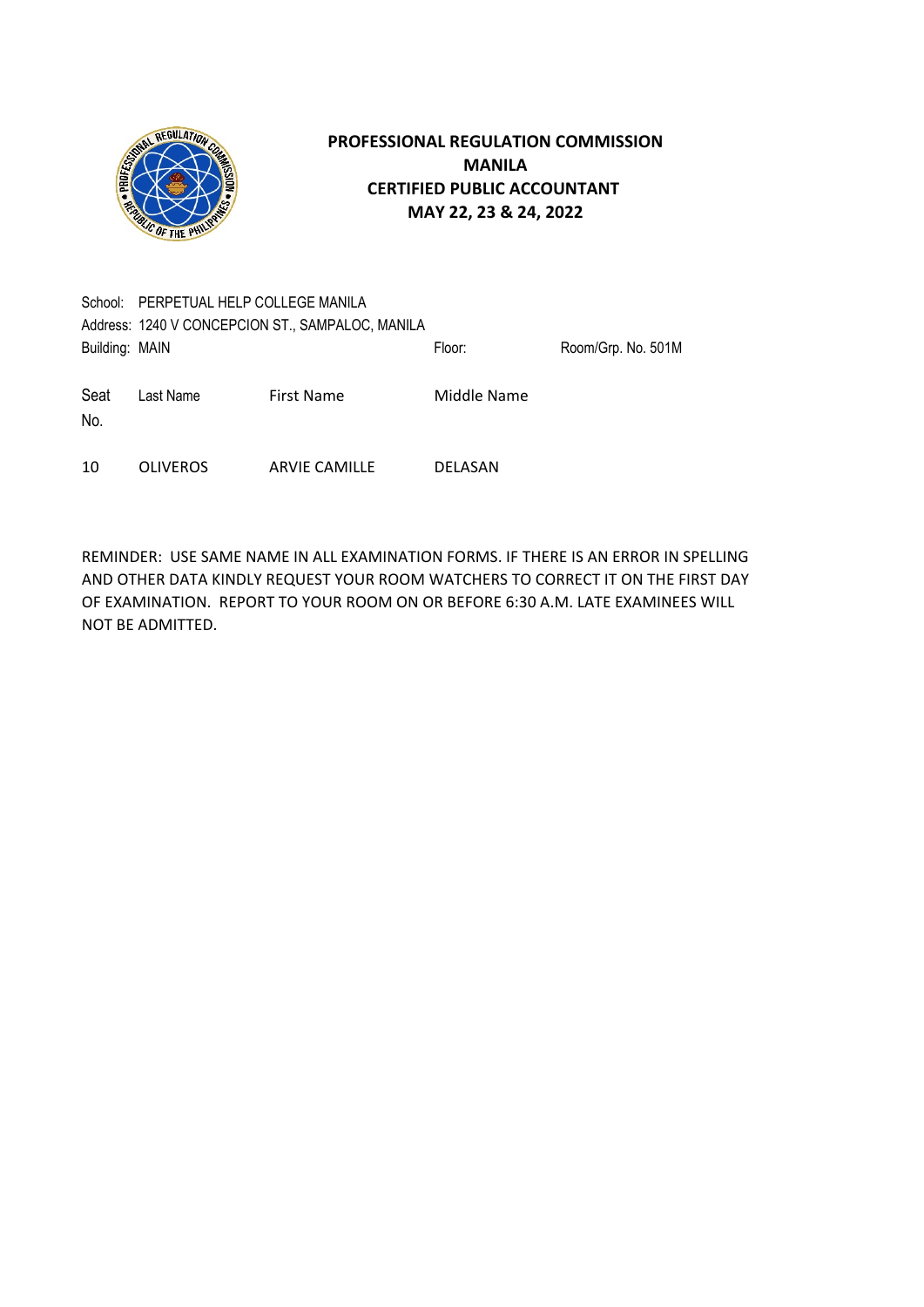

|                | School: PERPETUAL HELP COLLEGE MANILA            |                                             |                                    |                    |  |  |
|----------------|--------------------------------------------------|---------------------------------------------|------------------------------------|--------------------|--|--|
|                | Address: 1240 V CONCEPCION ST., SAMPALOC, MANILA |                                             |                                    |                    |  |  |
| Building: MAIN |                                                  |                                             | Floor:                             | Room/Grp. No. 503M |  |  |
| Seat<br>No.    | Last Name                                        | <b>First Name</b>                           | Middle Name                        |                    |  |  |
| 13<br>14       | <b>PATINDOL</b><br><b>TORRES</b>                 | <b>AMYBETH</b><br><b>CONCEPCION VIENICE</b> | <b>CARLOS</b><br><b>MARTILLANO</b> |                    |  |  |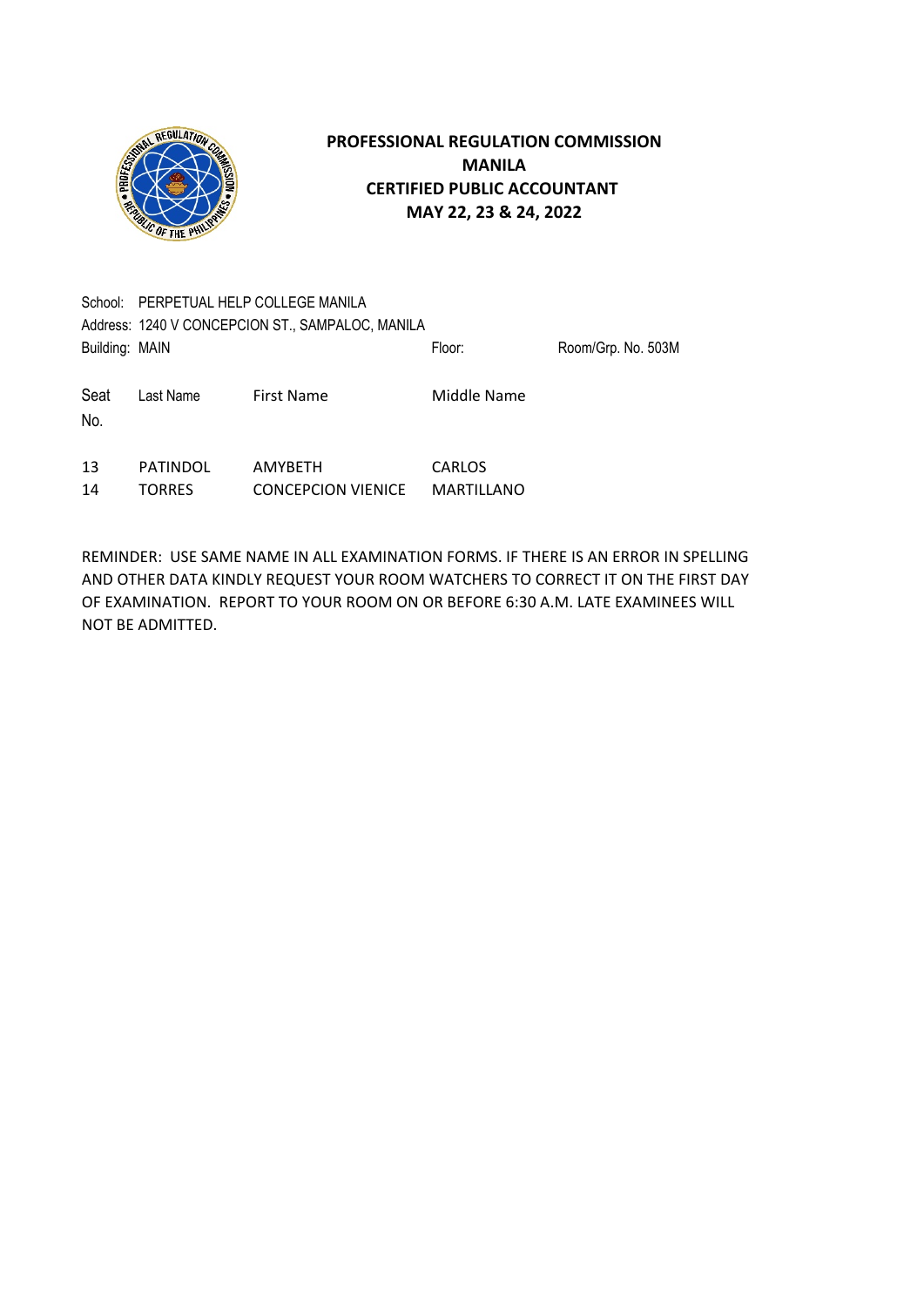

| School: PERPETUAL HELP COLLEGE MANILA |                   |                |                                                            |  |  |
|---------------------------------------|-------------------|----------------|------------------------------------------------------------|--|--|
|                                       |                   |                |                                                            |  |  |
|                                       |                   |                | Room/Grp. No. Physics Lab                                  |  |  |
| Last Name                             | <b>First Name</b> | Middle Name    |                                                            |  |  |
|                                       |                   |                |                                                            |  |  |
| CANASA                                | ERIKA BIANCA      | <b>UGALINO</b> |                                                            |  |  |
| <b>MONREAL</b>                        | <b>MC ARON</b>    | <b>JAVIER</b>  |                                                            |  |  |
| YU                                    | WARLO             | <b>CARIOS</b>  |                                                            |  |  |
|                                       | Building: MAIN    |                | Address: 1240 V CONCEPCION ST., SAMPALOC, MANILA<br>Floor: |  |  |